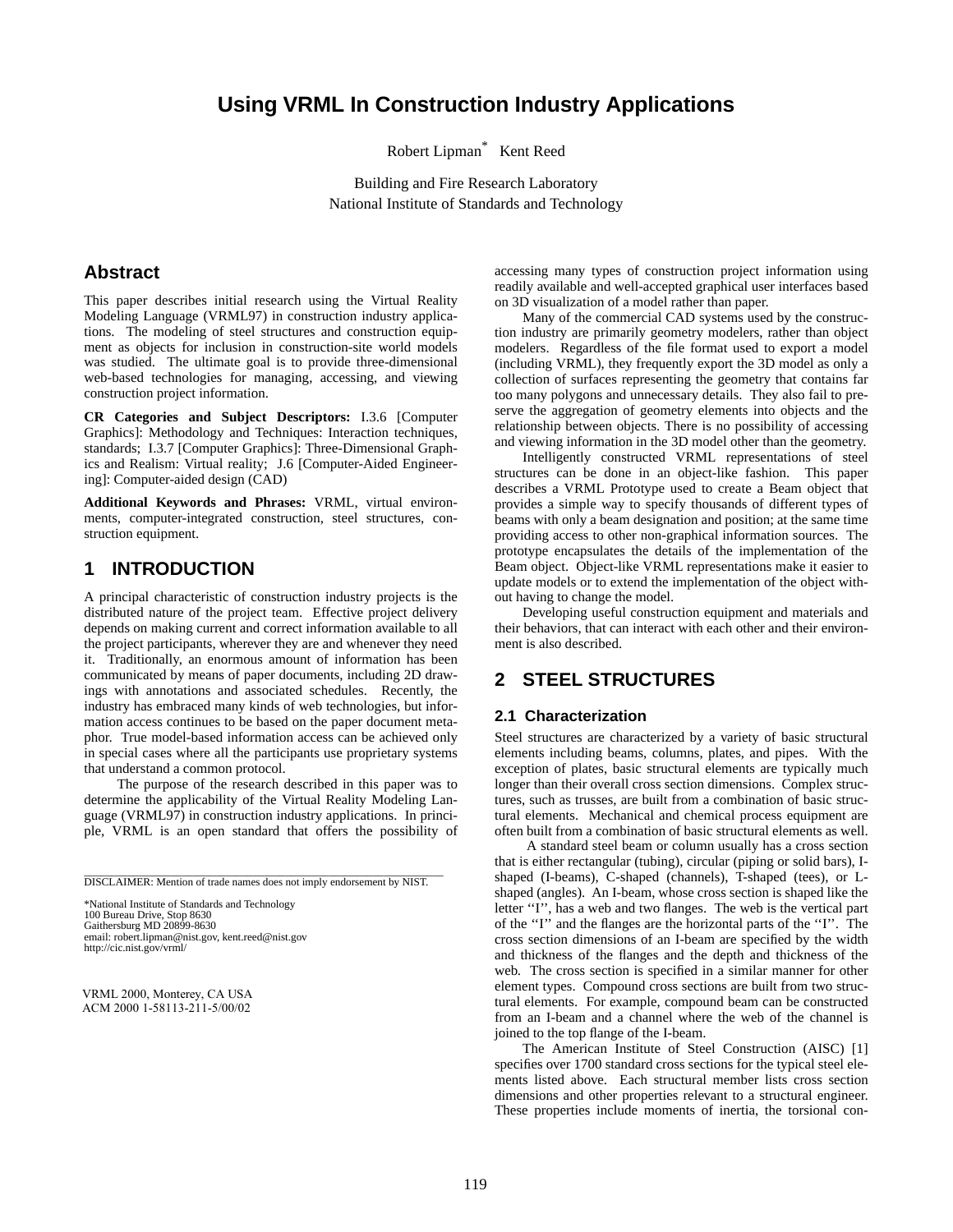stant, and the nominal weight per foot. Each cross section has an alphanumeric designation. For example, a W24X146 section is an I-beam (historically, ''W'' is used for I-beams) that is approximately 61 cm  $\pm$  2.5 cm (24 in  $\pm$  1 in) deep and weighs about 217.3 kg/m (146 lb/ft).

Steel structural elements also have a variety of end conditions. Diagonal truss members have their ends cut at an angle to join with horizontal and vertical truss members. In other cases, part of the top and/or bottom flange is removed to make a better connection between two perpendicular beams. Piping usually has a flange at the end where two sections are joined. A reaction chamber at a process plant might have a hemispherical end cap.

The length of a structural element is specified by the coordinates at both endpoints and working point offsets. A beam connected to the side of a column can share a common endpoint coordinate where they are attached, but in reality the end of the beam is offset by half the depth of the column. The offset distance is the working point offset which effectively shortens the length of a structural element.

The location of a structural element's endpoint relative to its cross section is known as the cardinal point. Consider a column placed in the corner of a room. It is easier to specify the endpoints of the column by the location of the corner of the room, rather than the location of the center of the column relative to the corner. Frequently, compass directions are used to designate cardinal points.

#### **2.2 Beam Prototype**

A Beam prototype was written to generate VRML structural elements with the characteristics described above. The main requirements of the prototype are to provide a simple, neutral user input format for specifying a beam and to provide feedback to the user in the VRML browser about the characteristics of the beam. The simplest user input for a beam is the coordinates of its endpoints and an AISC member type designation. This simple neutral format will make it easier to generate input from a variety of external sources including CAD programs and databases. Feedback to the user within the VRML browser is generated by moving the mouse over a beam which highlights it and pops up a text display with information about the beam. This text popup is an important link to providing more data about a beam than simply a visual display of its geometry.

#### **2.2.1 Implementation**

The Beam prototype consists of a Shape node for the geometry of the structural element and a Script node to process all of the input parameters. The Script node is written in JavaScript and was developed to work properly with several popular VRML browsers.

Several Shape geometry nodes were considered including IndexedFaceSet, Box, Cylinder, and Extrusion. An IndexedFaceSet is the most general geometry node available; however, determining the coordinates of the faces would not be trivial for the general case of an I-beam with arbitrary position, orientation, and end cuts. An I-beam could also be generated from three Boxes and a pipe from a Cylinder. However, using multiple Box and Cylinder geometries would require including multiple Shape nodes in the prototype which is less desirable than using only one Shape node. The best alternative for the Shape geometry node is an Extrusion. It provides most of the necessary inputs for simply describing an arbitrary structural element and can be easily incorporated into the Beam prototype

The two main input parameters for the Extrusion node are the spine and crossSection. The spine is a list of coordinates along which the cross section is swept to create an extrusion. For a straight beam the list of coordinates are its two endpoints. However, for a beam with arbitrary endpoints, the orientation of the cross section depends on the endpoints. Figure 1 shows three rectangular Extrusions sharing a common coordinate on the spine. No orientation has been specified in the Extrusion node, yet each has a completely different orientation. This is not acceptable for modeling beams. Typically, the web of an I-beam and other similar cross sections has a vertical orientation.



Figure 1. Extrusions with different endpoints.

To keep the web of a beam vertical, a value for the orientation field could be computed based on the endpoints, however, this gets confusing for arbitrary endpoints. A more elegant solution and one that works for arbitrary endpoints was developed. The spine of the Extrusion, as computed in the Script node, always starts at the origin and lies along the positive Y axis. The length of the spine is computed from the distance between the endpoints. The Extrusion is nested in two Transform nodes. The inner and outer Transforms are a rotation and a translation, respectively, that properly orients and positions the Extrusion based on the coordinates of the endpoints. The single rotation Transform is computed from rotations about the X and Z axes. The two rotations are combined with quaternions [3].

A lookup table in the Beam prototype contains the relevant cross section dimensions (i.e. flange thickness and width and web thickness and depth for an I-beam) for over 1000 standard AISC structural members. Given a standard structural member designation, the dimensions are retrieved and the crossSection field of the Extrusion node is generated.

#### **2.2.2 End Conditions**

An angle cut at the end of an I-beam can be modeled using the orientation field of the Extrusion node. The orientation field specifies how the cross section is rotated at each coordinate of the spine. The angle of the cut is the rotation of the cross section. However, the aspect ratio of a rotated cross section remains the same as an unrotated cross section. Therefore a beam with only one angled end will be tapered as shown in Figure 2. An Extrusion without using the orientation field is shown for comparison. To prevent a beam from being tapered, the scale field of the Extrusion node is used to stretch the cross section appropriately depending on the angle of the cut.

End conditions such as pipe flanges and hemispherical ends on cylinders are modeled by adding points along the spine of the Extrusion near either end. At those points, the cross section is scaled, using the scale field, to create the appropriate end condition geometry. One end condition that cannot be modeled by modifying the spine, orientation, or scale of the Extrusion is a notch cut from the part of the flange of an I-beam. A notch in a beam could be modeled if the beam was generated from multiple Box nodes. Notches are frequently required when connecting two beams that are perpendicular to each other.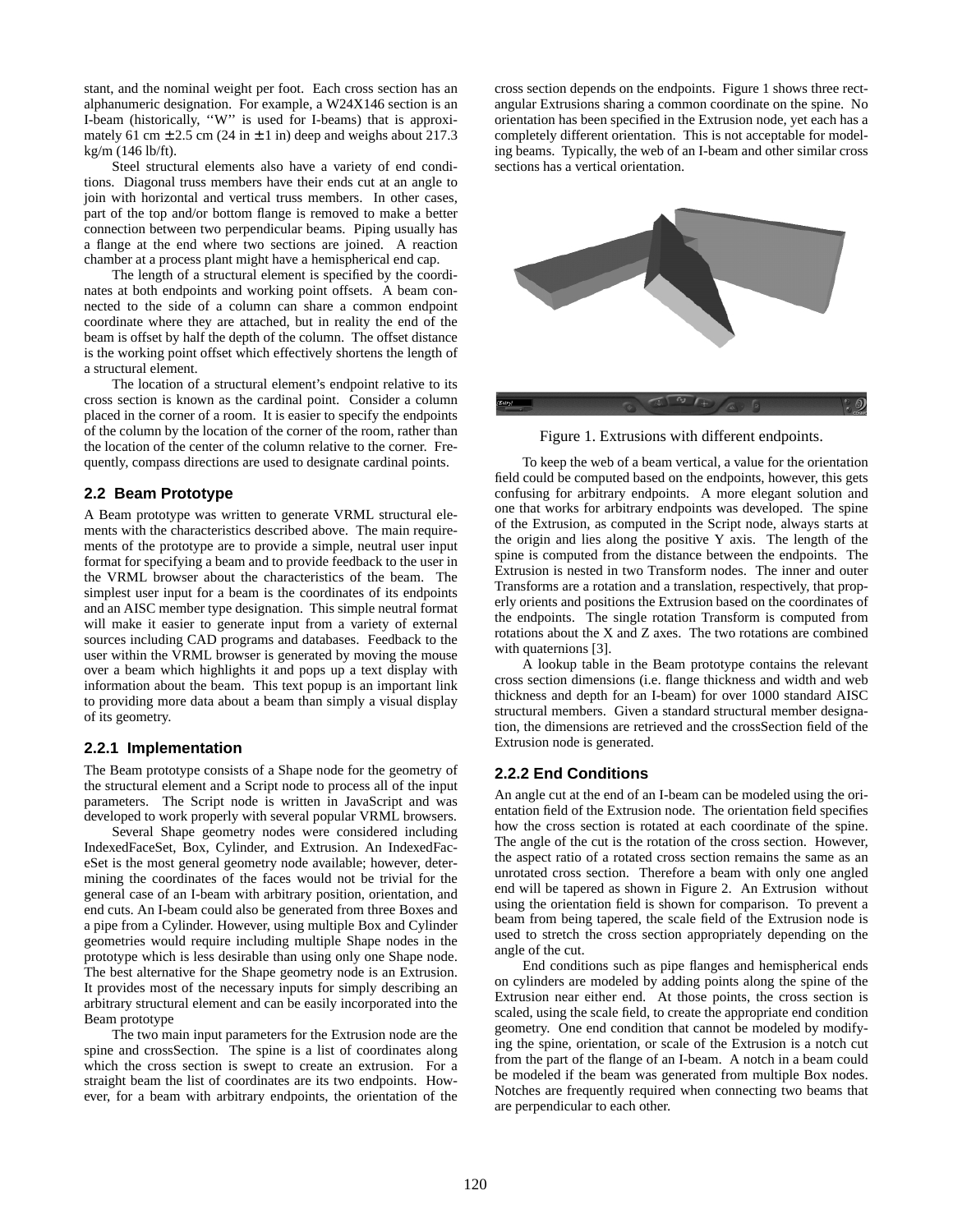

Figure 2. Extrusion with specified orientation.

### **2.2.3 Text Popup**

The text popup is implemented in the Beam prototype with a Text node for each beam that is in a heads-up-display. The text popup construct is grouped within a Switch and a TouchSensor associated with the Extrusion. The TouchSensor output is sent to the Script which controls turning on and off the Text with the Switch and changes the color of the Extrusion to highlight it. The basic information contained in the text string are the cross section designation, beam length and weight, position, and a user-defined string. The user-defined string can be used to identify which larger assembly a beam is part of.

# **2.3 Beam Examples**

Table 1 describes all of the user inputs of the interface definition of the Beam prototype. Not all of the parameters have been previously described. All of the parameters have default values.

An example of the VRML input for a group of beams generated with the Beam prototype is shown below. The beam parameters are defined in Table 1.

```
Group {
  children [
   # cylinder
   Beam {typ "CY" p1 0 0 0 p2 0 0 120}
   # I-beam
   Beam {typ "W24X207" p1 0 0 0 p2 0 120 0}
   # round pipe with flanges
 Beam {typ "P6STD" p1 0 0 0 p2 0 0 200
         fl1 .05 .05 fl2 .05 .05}
   # square tube with angle cuts
 Beam {typ "ST3X8.625" p1 0 0 0 p2 150 0 0
         angx1 30 angx2 45}
   # 90 degree cylindrical elbow
 Beam {typ "CY" p1 10 0 0 p2 0 10 0 p3 0 0 0}
  ]
}
```
#### **Table 1: Beam prototype input parameters**

| <b>NAME</b>                   | <b>DESCRIPTION</b>                                                                                                                                                                        |
|-------------------------------|-------------------------------------------------------------------------------------------------------------------------------------------------------------------------------------------|
| typ                           | extrusion type, one of: CYLINDER,<br>BOX, IBEAM, TBEAM, CBEAM,<br>LBEAM, PIPE, GENERAL (only the<br>first 2 characters are needed) or any valid<br>AISC section designation, i.e. W36X300 |
| txt                           | additional text for popup                                                                                                                                                                 |
| cp                            | cross section cardinal point, one of:<br>N, S, E, W, NE, SE, NW, SW                                                                                                                       |
| p1, p2                        | coordinates of endpoints                                                                                                                                                                  |
| p3                            | coordinates of center of radius for an<br>elbow                                                                                                                                           |
| bf, d, tf, tw                 | non-standard web and flange dimensions                                                                                                                                                    |
| fl1, fl2                      | pipe flange dimensions                                                                                                                                                                    |
| angx1, angx2,<br>angy1, angy2 | angle of end cut about x or y axis                                                                                                                                                        |
| heut1, heut2,<br>vcut1, vcut2 | offset distance for horizontal and vertical<br>end cuts                                                                                                                                   |
| d1, d2                        | cylinder or pipe diameters                                                                                                                                                                |
| wpo1, wpo2                    | working point offsets                                                                                                                                                                     |
| xsrot                         | clockwise rotation of cross section                                                                                                                                                       |
| cAngle                        | crease angle for rounded cross sections                                                                                                                                                   |
| beginCap,<br>endCap           | generate beginning or end caps                                                                                                                                                            |
| hml, hm2                      | generate hemispherical ends                                                                                                                                                               |
| solid                         | make extrusion solid                                                                                                                                                                      |
| ts                            | touch sensor for text popup enabled                                                                                                                                                       |
| color, specular               | colors                                                                                                                                                                                    |
| xsection                      | user-defined cross section for "typ"<br><b>GENERAL</b>                                                                                                                                    |
| xspine                        | user-defined spine                                                                                                                                                                        |

Plate 1 shows the VRML model of an emissions control system (ECS) that will be built for the fire research facility at NIST. Details of part of the structure are shown in Figure 3. The ECS was modeled almost entirely using the Beam prototype, even the buildings and foundations. The VRML file was generated by hand from 2D CAD drawings, although in the future, the model will be generated from a construction project database. The VRML model will serve as a web-based 3D view of the construction project and as a testbed for exploring the presentation of many types of information relevant to the construction process.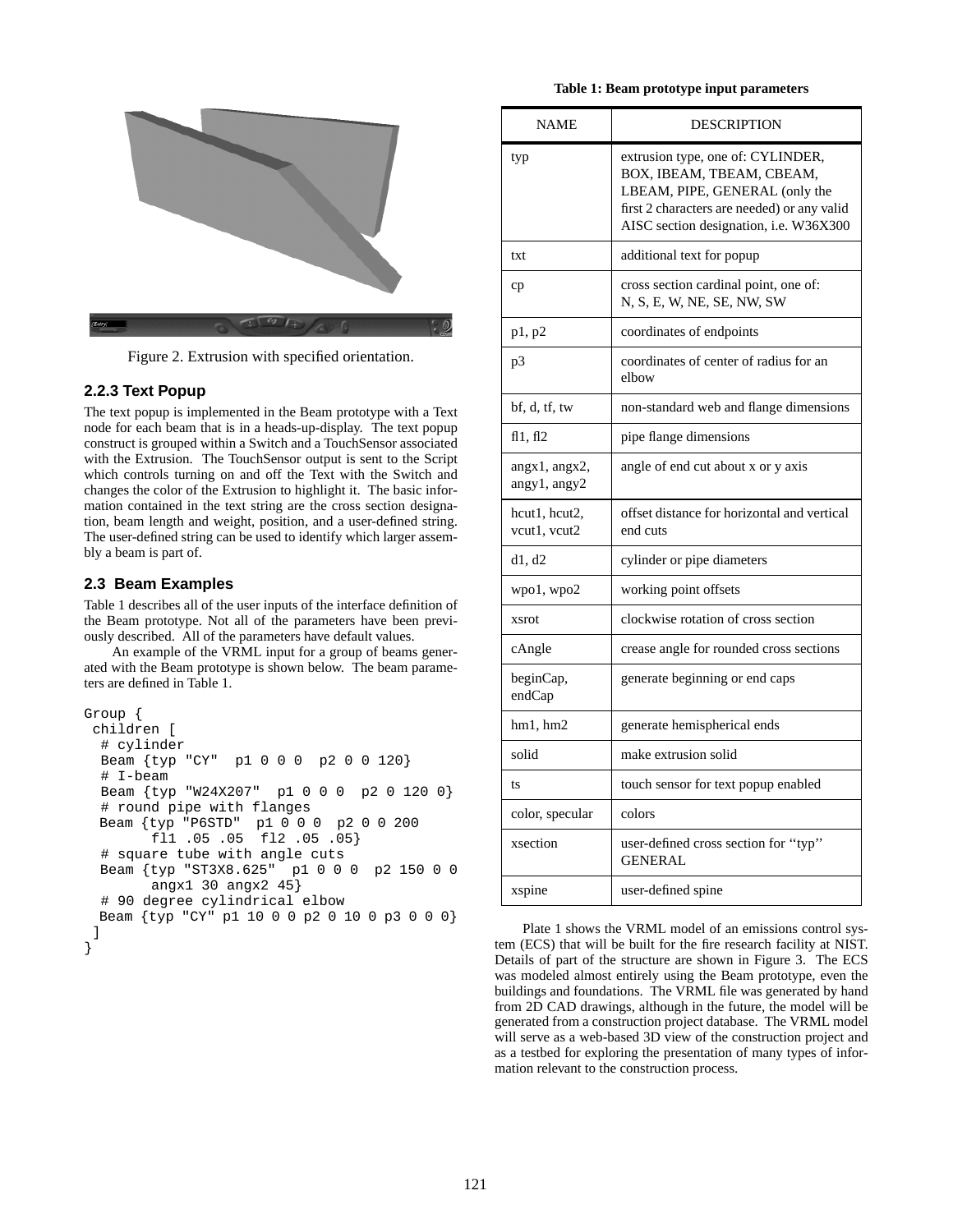

Figure 3. Details of ECS steel structure.

# **3 CONSTRUCTION EQUIPMENT AND MATERIALS**

Construction equipment, such as excavators, dumptrucks, and cranes, are articulated machines with a hierarchy of parts connected through joints that can rotate or translate. An excavator consists of a bucket connected to a dipper arm, that is connected to a boom, that is connected to the cab, that is connected to the base. The tracks on the base allow the excavator to move. The connections between various parts allow for a rotation about one axis. The rotation at those connections are controlled by hydraulic cylinders or motors.

One of the main purposes of the construction equipment is to move materials at a construction site. The materials are either structured, such as steel beams and machinery, or unstructured, such as dirt, gravel, or concrete. The equipment operates in a dynamic environment where equipment and materials are being moved, attached together, or taken apart, and the terrain itself can change shape. For example, an excavator fills its bucket with dirt from a trench and deposits the dirt in a dumptruck which then drives away and dumps the dirt in another location. For another example, a crane lifts a load of steel beams from the back of a flatbed truck and places them on the construction site. Then the crane lifts one beam into place where it is attached to a steel structure.

Modeling the behavior, in VRML, of construction equipment and materials, described above, presents many challenges. Those include developing useful 3D geometric models of construction equipment, keeping track of the dynamic state of the construction site to avoid collisions between equipment and materials, moving materials between equipment and/or the environment, and controlling the position and orientation of equipment and materials from external data sources or within a VRML browser.

### **3.1 Geometry Models**

Three-dimensional models of construction equipment are available for purchase from several companies and freely from some web sites. The models usually come in several different file formats (3DS, DXF, OBJ, etc.). Rarely, though, do they come in VRML format. Only a small number of models available are designed for real-time interactivity. The models almost always have too many polygons (tens of thousands) and a lot of unnecessary detail. For example, the 3D model of a dumptruck, freely available on the web, has over 50 % of all of its polygons for the entire model in just the tires and wheels. Unnecessary details such as the rear view mirrors and gas tank straps are also modeled. This leads to very

large VRML files and slow graphics processing. Translating from the file formats listed above to VRML is not straightforward and can lead to poorly formatted and inefficient VRML files.

Existing models can be optimized for VRML by removing extraneous detail, replacing high polygon count parts with simpler VRML primitives (Cylinders, Boxes, or Extrusions), and using VRML optimization software [4] [6] to reduce the polygon count. Being able to articulate a model requires its part hierachy and the location of points about which they rotate. For existing models, this type information has to be added by hand.

#### **3.2 Excavator**

Many of the challenges described above can be shown in several VRML models of construction equipment and material that have been developed in this research. The following is part of the VRML file for the excavator shown in Figure 4. Each part is nested in a Transform and grouped with the part it is attached to. The center field of each Transform defines the location of the joint about which a part rotates. The individual parts of the excavator geometry were generated in a CAD program, translated to VRML, and optimized.

```
DEF EXCTRACKS Transform {
   children [
        ... track geometry
      DEF EXCCAB Transform {
         children [
              ... cab geometry
            DEF EXCBOOM Transform {
               children [
                  ... boom geometry
                 DEF EXCDIPPER Transform {
                     children [
                        ... dipper geometry
                       DEF EXCBUCKET Transform {
                          children [
                          ... bucket geometry<br>]
\sim 100 \sim 100 \sim 100 \sim 100 \sim 110 \sim 110 \sim 110 \sim 110 \sim 110 \sim 110 \sim 110 \sim 110 \sim 110 \sim 110 \sim 110 \sim 110 \sim 110 \sim 110 \sim 110 \sim 110 \sim 110 \sim 110 \sim 110 \sim 110 \sim 
                          center ...
 }
 ]
                 center ...<br>}
 }
 ]
               center ...
 }
 ]
         center ...
      }
   ]
}
```
The articulation of the excavator is controlled by the widgets (levers, sliders, arrows) in the Excavator window, seen in the lower right corner of the browser window. The user-controlled widgets allow for most aspects of excavator operation. The widgets are VRML prototypes that pass a value to a Script node which in turn routes rotations and translations to various Transform nodes related to the excavator. Because the widgets are controlled by mouse movements, only one widget can be manipulated at a time unlike a real excavator where most of the controls can be operated simultaneously. For real-time monitoring of a construction site, the position and orientation of equipment can be determined from field sensor data and accessed through the External Authoring Interface (EAI). The IEEE 1278 Standard for Distributed Interactive Simulation [8] can be used to communicate field sensor data from construction equipment, including state information such as position, orientation, velocities and accelerations.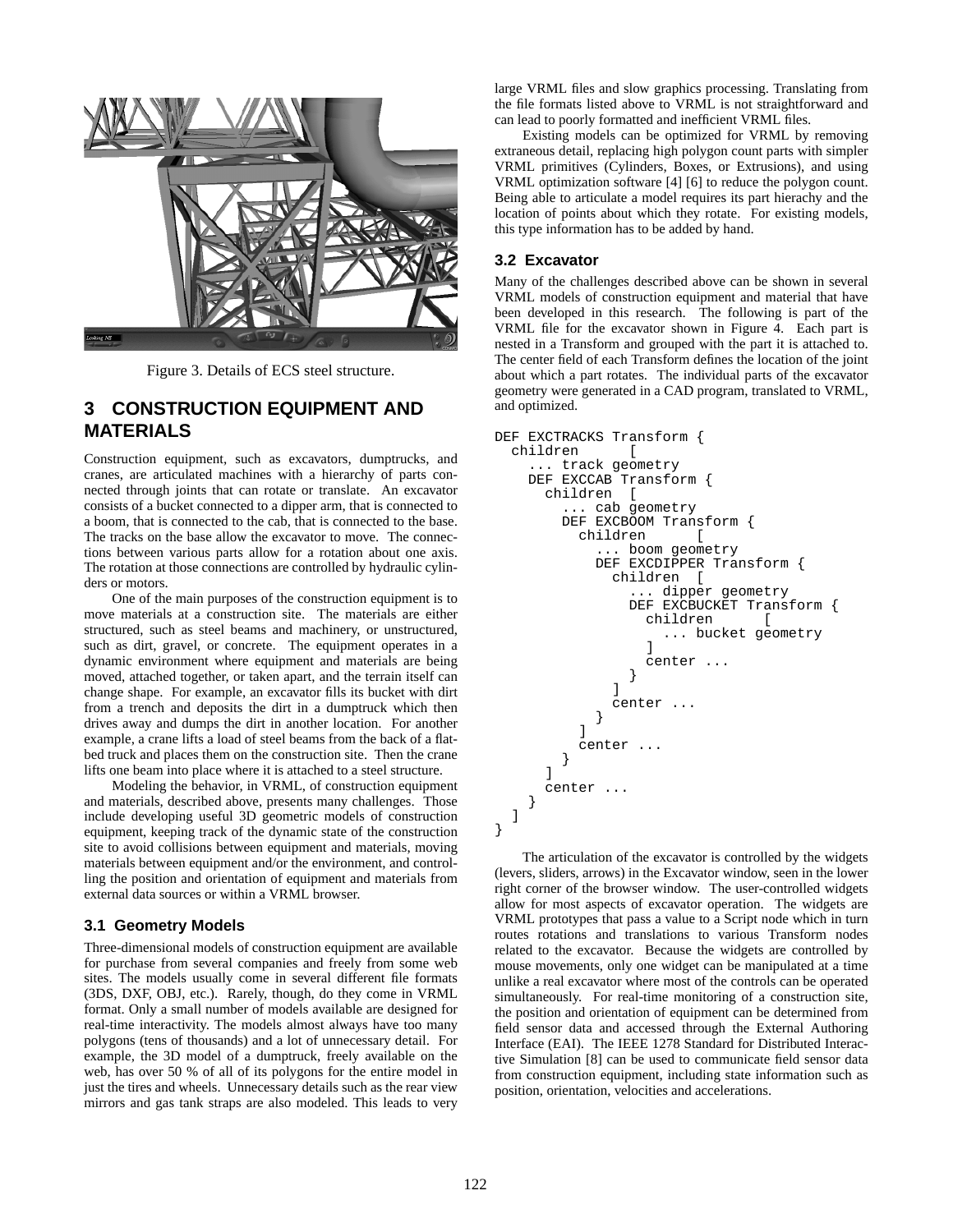### **3.3 Terrain**

The terrain in the excavator model is generated with an Elevation-Grid which specifies a height field over a uniform grid. Using an ElevationGrid makes it easy to track the excavator on the terrain grid. As the excavator drives over the terrain, a Script node computes the appropriate orientation depending on the elevation of the grid at the center and four corners of the excavator tracks. As shown in Figure 4, the excavator is properly oriented on a slope and is digging a trench. To visually represent the digging process, the location of the bucket relative to the terrain and relative to the excavator needs to be known. The position of the bucket depends on all of the rotations of the excavator joints, the excavator geometry, and the overall position and orientation of the excavator. Given these inputs, a Script node computes the position of the bucket relative to the terrain and decides if the bucket has penetrated the terrain. If the bucket has penetrated the terrain, then the ElevationGrid can be modified to give the appearance that a trench has been dug. The Script also does a simple simulation of dumping dirt from the bucket as shown by the dirt pile just beyond the trench. The appearance of digging and dumping dirt by the excavator is only a visual simulation. It is not a physics-based simulation that takes into consideration such factors as the volume of the bucket and the physical properties of the terrain.

The simulation of digging and driving over the terrain works well in this example because the size of an individual grid in the ElevationGrid is smaller than the footprint of the excavator. A finer grid will yield a better visual simulation of digging and driving. However, if the grid size is larger than the footprint of the excavator or bucket, then the driving and digging simulation will not be as accurate. Frequently, terrain is modeled as an Indexed-FaceSet of nonuniform triangular facets and the methods described above for digging and driving cannot be used. Methods have been developed for following terrain constructed from arbitrary polygons [2]; however, simulating digging in such an environment would be very complex.

#### **3.4 Construction Site**

The VRML construction scene in Plate 2 consists of the excavator and dumptruck, previously mentioned, and a tower crane and concrete truck. The concrete truck was modeled by removing the bed of the dumptruck and replacing it with appropriate geometry. In this way, many different types of trucks can be constructed by reusing basic geometric elements. The individual members of the tower crane were not modeled explicitly. Only the four sides of the tower were modeled and a texture image of the truss members was mapped to the sides. This results in a model with very few polygons and a high level of detail. The hook of the tower crane is a more complex IndexedFaceSet.

The excavator, dumptruck, and tower crane in the construction scene have user-controlled widgets similar to those shown in Figure 4. The potential interaction between these objects illustrates several issues for user-controlled virtual environments. Collision detection between the objects is necessary for them to have realistic interactions. VRML does not implement collision detection between objects, only between the viewer and the virtual world. The V-COLLIDE architecture [7] has been proposed to handle collision detection between objects but has not been implemented in any VRML browser. The shape of the objects that might be involved in collisions is also dynamic. A bounding box around the excavator changes shape as the position of the bucket changes. Materials can also change their parent-child relationship in the scene graph. The dirt that was once a child of the dumptruck is now a child of the ground. Moving materials between objects can be implemented with the addChildren and removeChildren



Figure 4. Excavator model on uneven terrain while digging.

methods of a Group node. Keeping track of object collisions and parent-child relationships is not necessary when the position and orientation of objects is controlled by field sensor data. Presumably, the sensor data is accurate so that no objects will appear to have collided.

# **4 CONCLUSIONS AND FUTURE WORK**

The research described in this paper has shown that VRML can successfully be used in construction industry applications such as the modeling of steel structures and construction equipment. Several challenges have been overcome through the use of a Beam prototype and novel solutions to user-controlled construction equipment operation.

Future work will improve the implementation of the Beam prototype; create prototypes for other useful objects; and create a VRML-based user interface for the construction project of the emissions control system at NIST. The interface will access a database of as-designed and near real-time as-built construction project information. The database will contain information about the position and orientation of structural steel members and other materials on the construction site. Materials will be tracked as they arrive on site through their final assembly. The progress of work at the construction site will be reflected in a continually changing VRML model. From the VRML model, the database will be queried to access other non-geometric information about the construction project.

Object-oriented CAD systems are emerging into the construction industry design practice. These systems treat geometry as just another attribute, in this case the shape, of objects. In these systems, models are composed directly out of construction objects such as beams, columns, slabs, doors, etc., rather than geometry objects such as extrusions, boxes, or faces to which object attributes are attached.

At the same time, new data exchange protocols are emerging that enable the extraction of complete models in the form of object instances. Three protocols based on product data modeling are being explored in this research. ISO 10303, the Standard for the Exchange of Product Data (STEP) [10], includes several application protocols relevant to the construction industry, notably in the areas of ships and process plants. The CIMSteel Integration Standards/2 [5], recently adopted by the AISC, applies STEP technologies specifically to the description of structural steelwork from design and analysis through detailing and fabrication. Finally, the Industry Foundation Classes (IFC) [9], being developed by the International Alliance for Interoperability, employ STEP technolo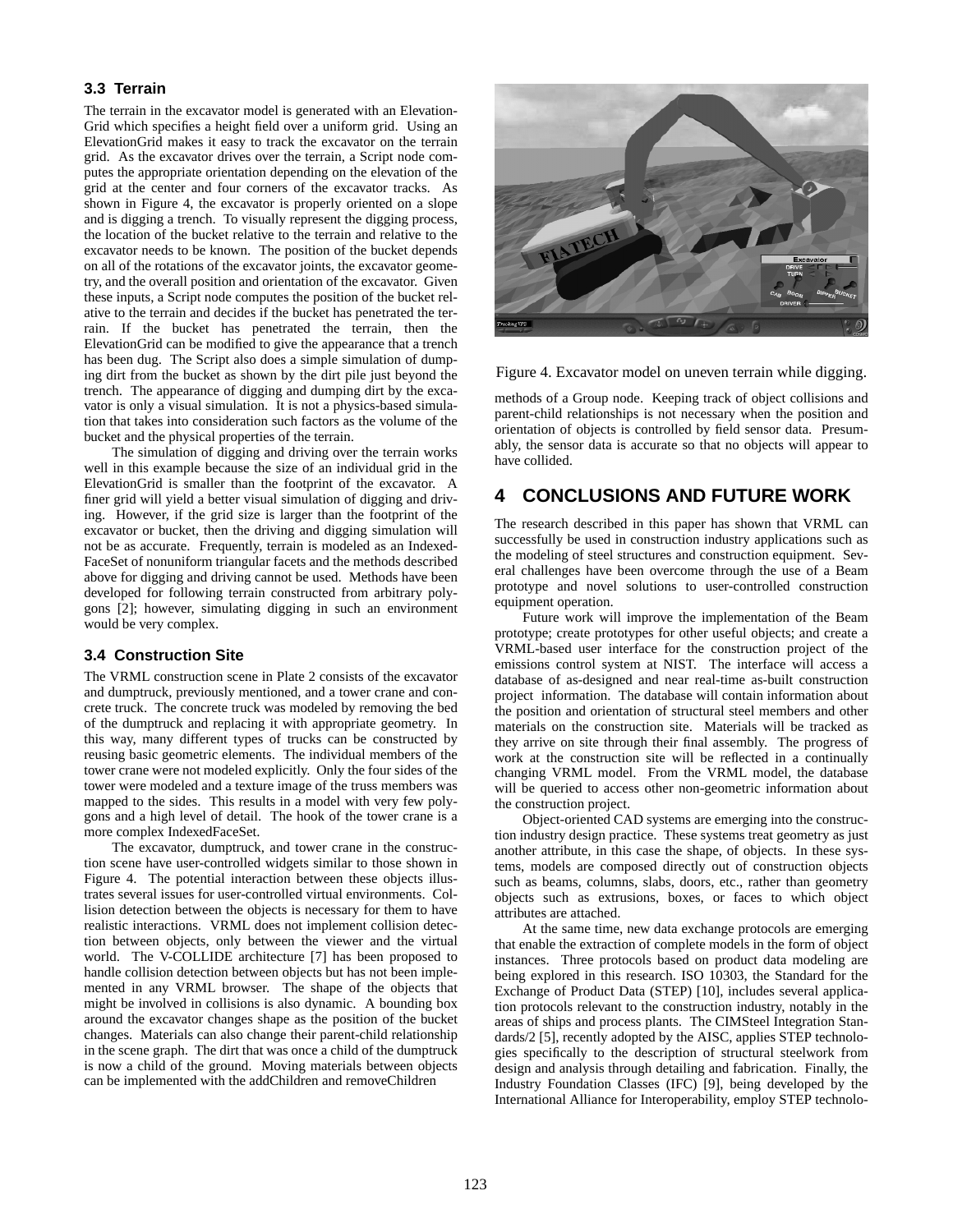gies in the definition of objects, and their interfaces, suitable for use in architecture, engineering, and construction systems. Postprocessing information from any of these protocols into an intelligent VRML model will be a relatively straightforward task, making VRML a natural choice for externally viewing construction models created in the new systems.

### **References**

- [1] AISC, American Institute of Steel Construction, Load and Resistance Factor Design Manual of Steel Construction, 2ed., 1998.
- [2] J.W. Barrus, R.C. Waters, "QOTA: A Fast, Multi-Purpose Algorithm For Terrain Following in Virtual Environments", in *VRML97 Second Symposium on the Virtual Reality Modeling Language,* pp. 59-64.
- [3] G. Bell, A program that condenses multiple rotations into one rotation field, URL: *http://hiwaay.net/~crispen/src/rotations.zip*
- [4] Chisel, Trapezium Development LLC, URL: *http://www.trapezium.com/Chiselpage.htm*
- [5] CIMSteel Integration Standards, Release 2, URL: *http:// www.cis2.org*, The Steel Construction Institute, Ascot, Berkshire, UK, URL: *http://www.steel-sci.org*.
- [6] Flamingo Optimizer, Novafex Software Limited, URL: *http:// www.novafex.com/prod\_fo.html*
- [7] T.C. Hudson, M.C. Lin, J. Cohen, S. Gottschalk, D. Manocha, "V-COLLIDE: Accelerated Collision Detection for VRML", in *VRML97 Second Symposium on the Virtual Reality Modeling Language,* pp. 117-123.
- [8] IEEE 1278.1 Standard for Distributed Interactive Simulation, IEEE.
- [9] Industry Foundation Classes Release 2, The International Alliance for Interoperability, 1999, URL: *http://iaiweb.lbl.gov*
- [10] ISO 10303, Industrial Automation systems and integration -Product data representation and exchange. ISO 10303-227, Plant Spatial Configuration, ISO Central Secretariat, Geneva, Switzerland, URL: *http://www.iso.ch,* and American National Standards Institute, New York, URL: *http://www.ansi.org*, STEP development information, URL: *http://www.nist.gov/ sc4*.